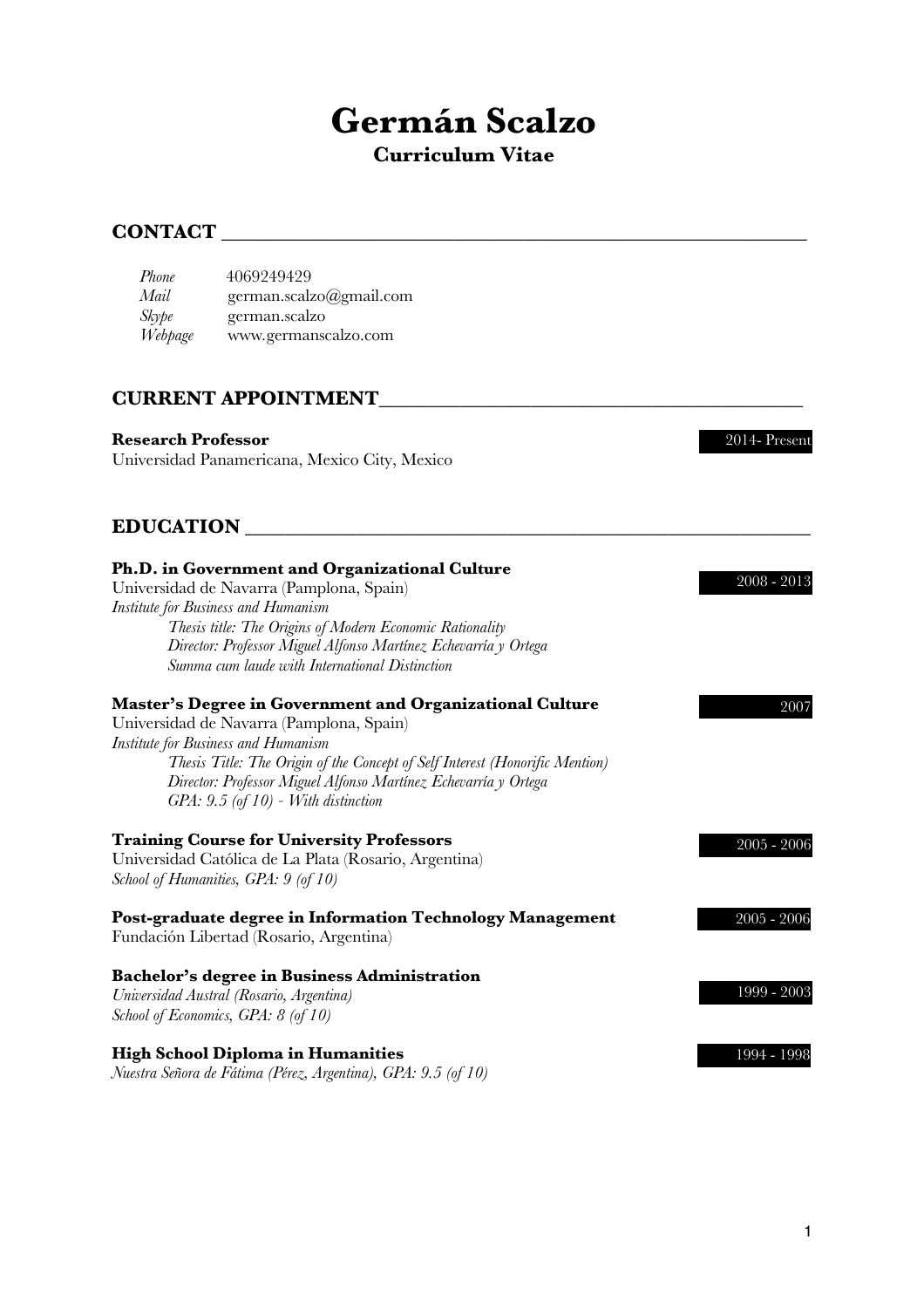## **RESEARCH STAYS**\_\_\_\_\_\_\_\_\_\_\_\_\_\_\_\_\_\_\_\_\_\_\_\_\_\_\_\_\_\_\_\_\_\_\_\_\_\_\_\_\_\_\_\_\_\_\_\_\_\_\_

## **Universidad de Navarra** (Pamplona, Spain)

*Institute for Culture and Society (Mind-Brain Group)* (Sep.-Dec., 2018) *Ref: José Ignacio Murillo*

#### **Pontifical University of the Holy Cross** (Rome, Italy)

Markets, Culture and Ethics Research Institute (Sep. 20-Oct. 20, 2015) *Ref: Juan Andrés Mercado*

**The Catholic University of America** (Washington, DC, USA) Business School (Nov. 16, 2014-Jan. 31, 2015) *Ref: Andrew Abela*

**Vrije Universiteit** (Amsterdam, Holland) Philosophy Department (Mar. 29- Jul. 2, 2012) *Ref: Peter Koslowski*

### **TEACHING** \_\_\_\_\_\_\_\_\_\_\_\_\_\_\_\_\_\_\_\_\_\_\_\_\_\_\_\_\_\_\_\_\_\_\_\_\_\_\_\_\_\_\_\_\_\_\_\_\_\_\_\_\_\_\_\_\_

**Universidad Panamericana** (Mexico City, Mexico) 2015-Present Full Professor, Business Department: *Business Ethics Research Methods*

**Universidad Francisco Marroquín** (Guatemala, Guatemala) May. 27-31, 2019 Visiting Professor, Summer Course, Facultad de Ciencias Económicas *Economic rationality and business*

**Universidad del Istmo** (Guatemala, Guatemala) Jun. 4-31, 2018

Visiting Professor, Summer Course, Facultad de Derecho *Ethics*

#### **ESAN Graduate School of Business** (Lima, Peru) Nov. 14-18, 2016

Visiting Professor, Diploma Internacional en Gobierno Corporativo de Empresas Familiares *Ethics, Responsibility and Corporate Family Business Ethics*

**Universidad Católica Santo Toribio de Mogrovejo (**Chiclayo, Peru) Nov. 4-14, 2015 Visiting Professor, Human Resources Management Program:

*Ethics, Economics and Business Philosophy of Economics*

**Universidad Panamericana** (Aguascalientes, Mexico) Jun. 16-Jul. 3, 2015

Visiting Professor, Business Department: *Professional Ethics (Summer Course) Organizational Behavior (Summer Course)*

**Universidad Panamericana** (Guadalajara, Mexico) Jul. 14, 2014-Jan. 31, 2015

Full Professor, Business Department: *Organization Theory Strategies for Corporate Social Responsibility*

**Universidad Panamericana** (Aguascalientes, Mexico) Jun. 16-Jul. 11, 2014

Visiting Professor, Business Department: *Professional Ethics (Summer Course) Organizational Behavior (Summer Course)*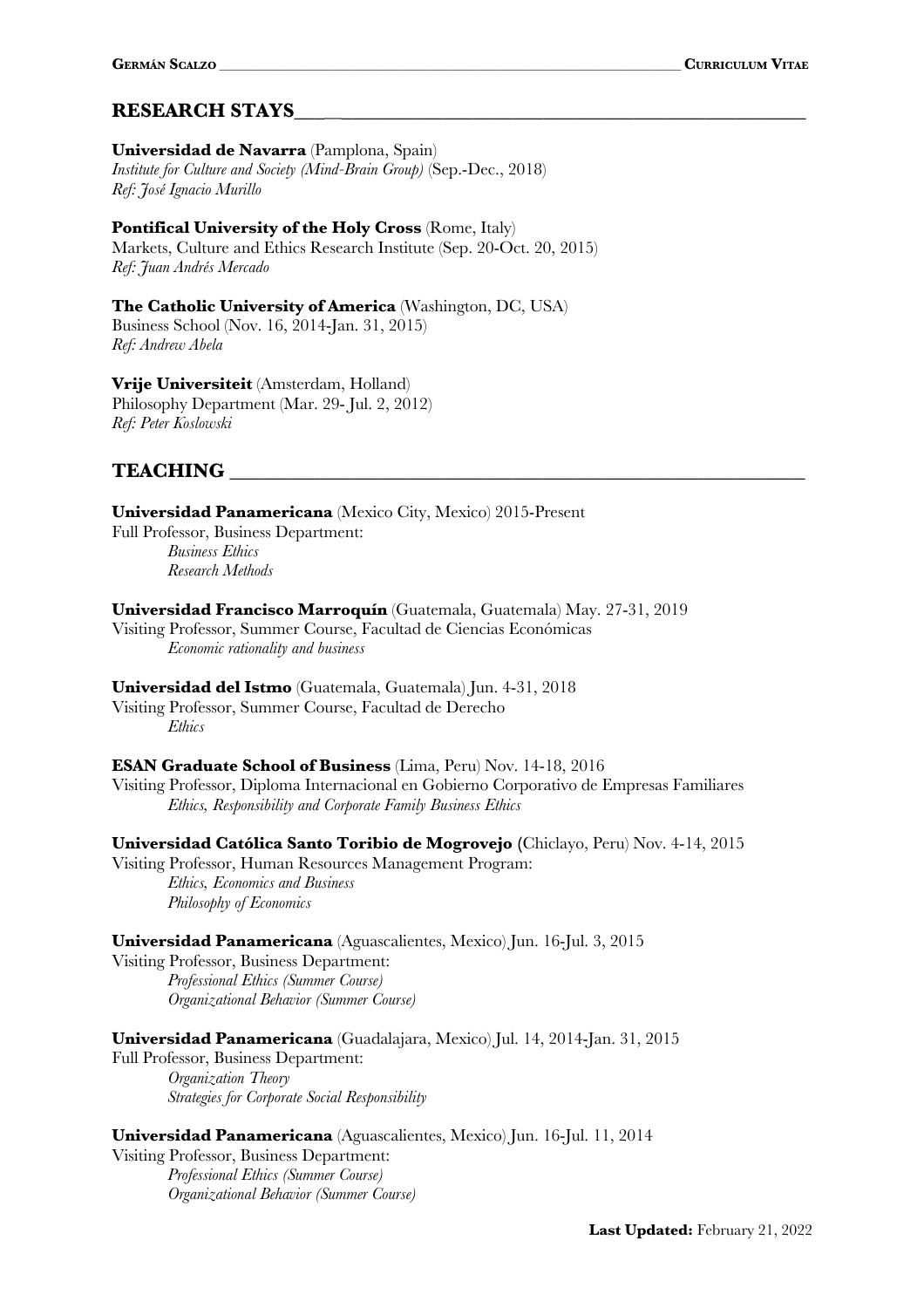*Professional Ethics (Tax Major)*

#### **Strathmore University** (Nairobi, Kenya) May 12-17, 2014

Visiting Professor, Master's Program on Applied Philosophy and Ethics: *Ethics of Work and the Economy*

#### **Universidad Católica Santo Toribio de Mogrovejo (**Chiclayo, Peru) Sep. 2013

Visiting Professor, Human Resources Management Master's Program: *Ethics, Economics and Business Foundations of Human Resource Management*

#### **Universidad de Navarra (**Pamplona, Spain) 2008-2013

Graduate teaching assistant, School of Economics *Professor Miguel Alfonso Martínez Echevarría: History of Economic Thought History of Enterprise Philosophy of Economics Professor Juan Luis Lorda: Anthropology*

#### **Universidad Austral (**Rosario, Argentina) 2005-2008

Assistant Professor, Faculty of Economics *Professor Omar Carranza: Business Ethics*

#### **Universidad de Buenos Aires (**Buenos Aires, Argentina) Jul.-Aug. 2008

Guest Professor, Faculty of Economics *Professor Raquel Sastre General Management*

**Instituto Superior Nº 4011 "Gral Manuel Belgrano" (**Rosario, Argentina) Oct. 2006 *Guest professor for a month-long training course Human Resources Management*

#### PUBLICATIONS

#### **Books and booklets**

- **Scalzo, G**. & Martínez Echevarría, M. A. (coord.) (2021) Economía y empresa a la luz del don (coord.), *Cuaderno Empresa y Humanismo,* nº 139 (2021) (162 pages, ISBN 978-84-8081-702-8).
- Moreno Almárcegui, A. & **Scalzo, G.** (2020) Dos mil años de Magisterio de la Iglesia sobre la familia y el matrimonio, Pamplona: EUNSA (182 pages, ISBN: 978-84-313-3351-5).
- Moreno Almárcegui, A. & **Scalzo, G.** (2019) Entre don y contrato. Una historia de la comprensión del matrimonio, Pamplona: EUNSA (226 pages, ISBN: 978-84-313-3384-3).
- Akrivou, K., Orón, J. V. & **Scalzo, G.** (2018) The Inter-processual Self: Towards a Personalis Virtue Ethics Proposal for Human Agency, Cambridge Scholars Publishing (359 pages, ISBN: 978-1- 5275-0827-9).
- Scalzo, G. (2017) Racionalidad Económica: Fundamentos, Evolución y Sentido, Madrid y Porto: Ed. Sindéresis, colección Salmanticensis, (498 pages, ISBN: 978-84-16262-40-3).
- **Scalzo, G.** (2012) La racionalidad en Max Weber, *Cuadernos Empresa y Humanismo*, nº118 (99 pages, ISBN: 9788480813341) (http://hdl.handle.net/10171/35644)
- **Scalzo, G.** (2010) El sentido de la actividad económica en Aristóteles, *Cuadernos Empresa y Humanismo*, nº113 (91 pages, ISBN: 11398698) (http://hdl.handle.net/10171/35601)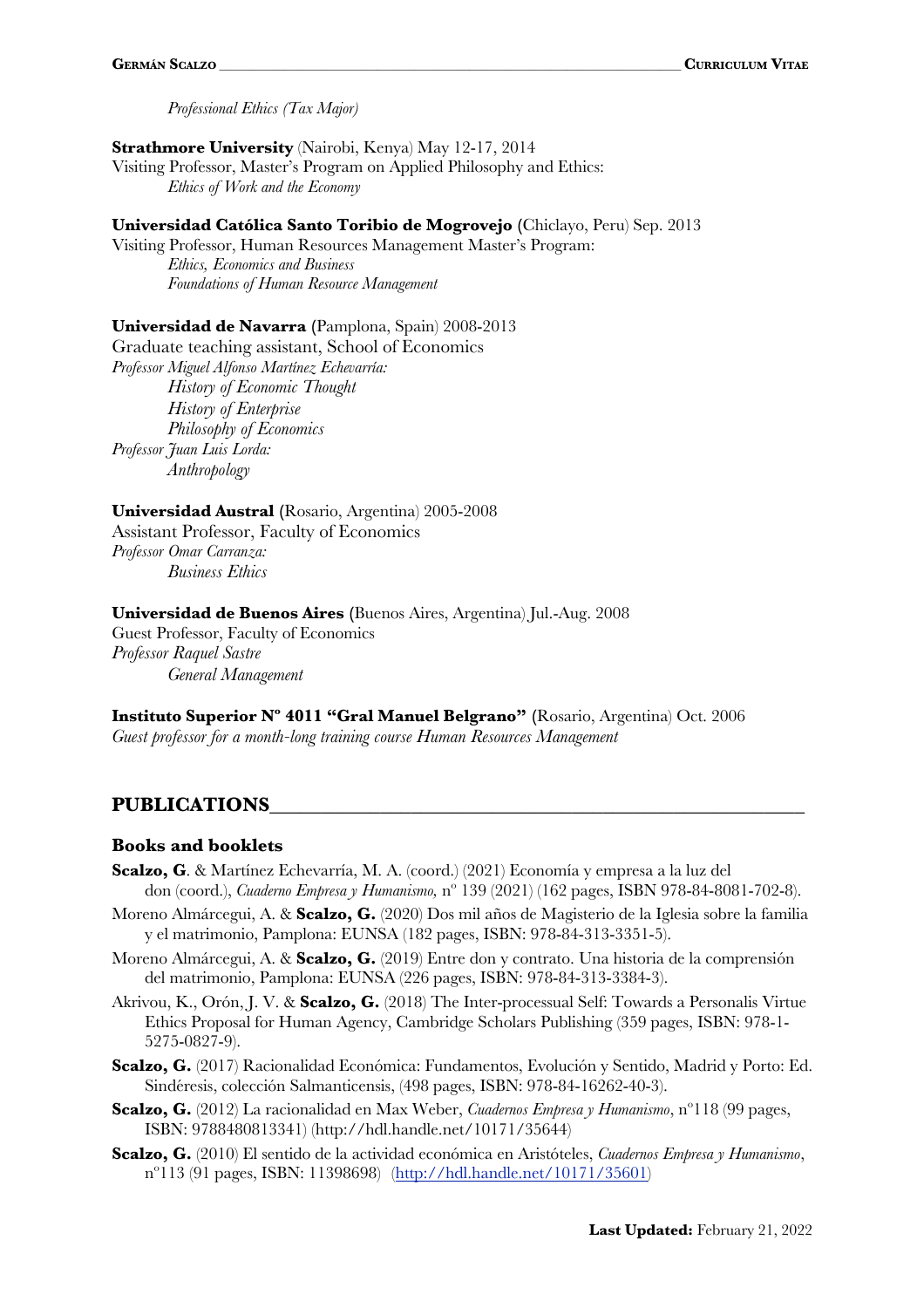**Scalzo, G.** (2009) Génesis del concepto de Interés Propio, *Cuadernos Empresa y Humanismo*, nº108 (107pages, ISBN: 11398698) *(http://hdl.handle.net/10171/27477)*

#### **Papers**

- **Scalzo, G.**, Akrivou, K. & Fernández, M. After MacIntyre: Towards a Personalist Virtue Ethics Approach for Business. Under review in *Business Ethics: A European Review.*
- Luis, E., Akrivou, K., Bermejo-Martins, E., **Scalzo, G.** & Orón-Semper, J.V. (2022) The Interprocessual-self Theory in Support of Human Neuroscience Studies, *Frontiers in Psychology.* 12:686928. doi: 10.3389/fpsyg.2021.686928
- Shanks, J., **Scalzo, G**. & Nicolas, T. (2021) Applying the Contemplative Technopedagogy Framework: Insights for Teaching Ethics using TV Series, *Journal of Business Ethics Education,* 18*.*
- Pinto, J., **Scalzo, G.** & Rodríguez-Lluesma, C. (2021) The Narrative Dimension of Productive Work: Craftsmanship and Collegiality in the Quest for Excellence in Modern Productivity, *Philosophy of Management.* Doi: thttps://doi.org/10.1007/s40926-021-00188-8.
- Murcio, R. & **Scalzo, G**. (2021) Person-Centered Leadership: The Practical Idea as a Dynamic Principle for Ethical Leadership, *Frontiers in Psychology,* Vol. 12, pp. 3133, (ISSN: 1664- 1078), DOI=10.3389/fpsyg.2021.708849
- Velazquez, M., **Scalzo, G.** & Shanks, C. (2021) Colored Heirloom Corn as a Public Good: The Case of Tlaxcala, Mexico*Sustainability, 13*, 1507. (2021). Doi: https://doi.org/10.3390/su130315,
- Pinto, J., Rodriguez-Lluesma, C. & **Scalzo, G.** The narrative dimension of work: A MacIntyrean approach. Under review in *Philosophy of Management.*
- Pinto, J., Ferrero, I. & **Scalzo, G.** (2021) Pricing and the common good: Beyond Ethical Minimalism in Commercial Practices, *Philosophy of Management.* Doi: https://doi.org/10.1007/s40926-020- 00162-w.
- Moreno, A. & **Scalzo, G.** (2020) La ética católica y el espíritu del capitalismo: don y contrato en la Escuela de Salamanca, *Fe y Libertad, forthcoming.*
- Pinto, J., **Scalzo, G.** & Ferrero, I. (2020) "Autonomy and Subordination: Virtuous Work in Light of Aristotelian Practical Knowledge in Organizational Theory." *Business & Professional Ethics Journal*, 40(1), pp. 47–80. (ISSN: Print 0277-2027, and Online 2153-7828). Doi: 10.5840/bpej20201227104.
- Martínez Echevarría, M.A. & **Scalzo, G.** (2020) Trabajo, don, cultura y economía: Hacia un nuevo enfoque del problema económico, *Cuadernos Salmantinos de Filosofía,* Vol. 47, pp. 379-399 (2020), (ISSN: 0210-4857).
- **Scalzo, G.** & Moreno, A. (2020) La Escuela de Salamanca según José Barrientos: Origen, difusión e impacto intelectual en la Europa de la Edad Moderna Siglos XVI al XVIII, *Cauriensia*, Vol. XV, pp. 279-299, (2020), (ISSN: 1886-4945).
- Chavarría-Olarte, M. & **Scalzo, G.** (2020) Autoconocimiento y desarrollo de virtudes humanas como base para el ejercicio profesional ético. Análisis de una experiencia evaluativa en el contexto universitario, *Revista Panamericana de Pedagogía Saberes y Quehaceres del Pedagogo,* 30(2), pp. 108-123.
- Akrivou, K. & **Scalzo, G.** (2020) In Search of a Fitting Moral Psychology for Practical Wisdom: Exploring a Missing Link in Virtuous Management, *Journal of Business Ethics: A European Review, 27* (2), (2020), DOI: 10.1111/beer.12295.
- Akrivou, K., Orón, J.V., & **Scalzo, G.** (2020) How differing conceptions of integrity and selfintegration influence relationships: Implications for management, personal and professional development, *Archives of Psychology*, Vol. 4, issue 1, pp. 1-26 (2020) (ISSN 2573-7899 Print and 2573-7902 Online).
- Murcio, R., **Scalzo, G.**, & Llaguno, J. (2020) Inteligencia Práctica versus Inteligencia Artificial: El Futuro de la Acción Directiva en las Empresas, *Empresa y Humanismo*, Vol. XXII, 1, pp. 65-86 (ISSN: 1139-7608, DOI: 10.15581/015.XXIII.1.65-86).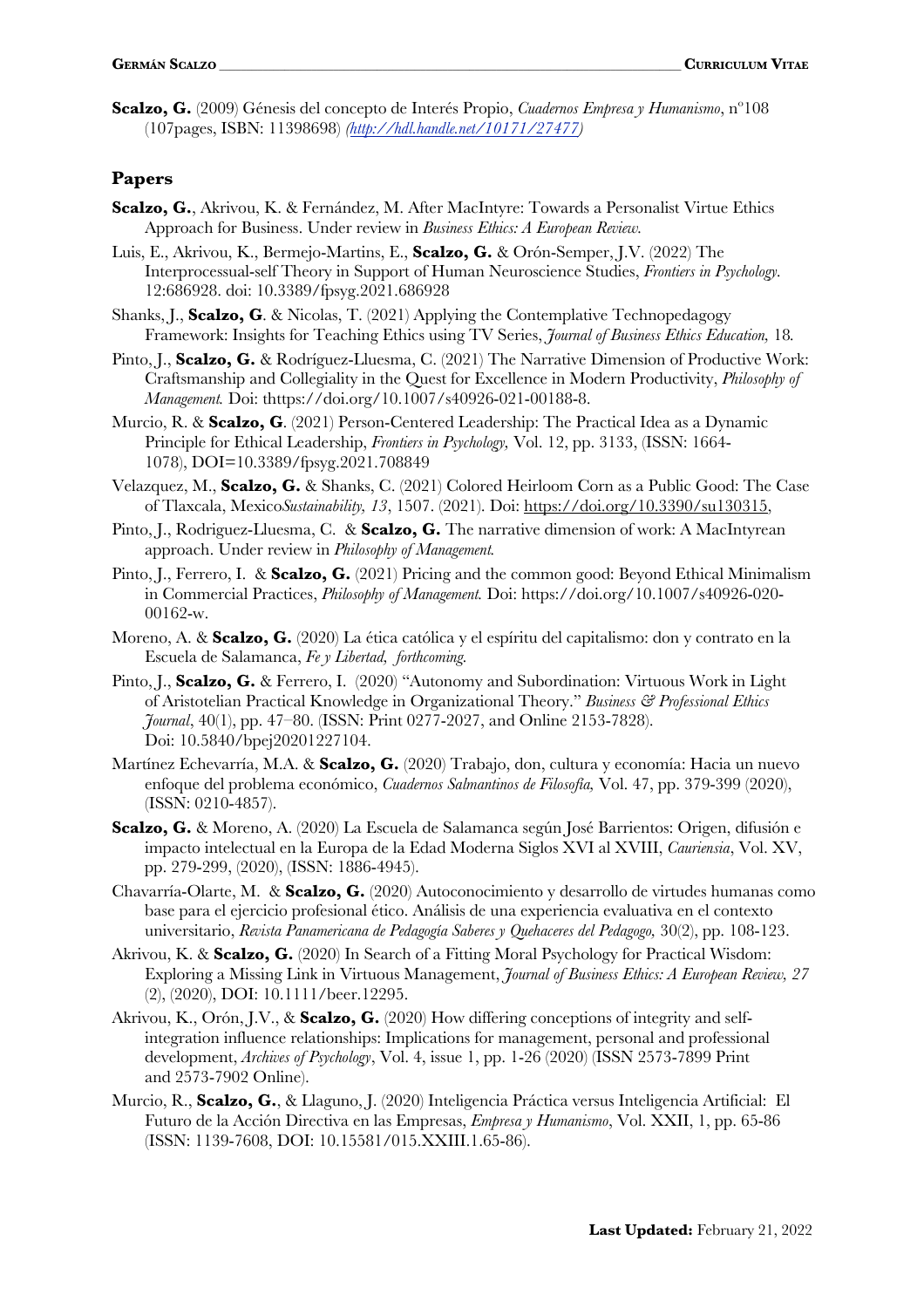- Orón, J.V., Akrivou, K. & **Scalzo, G.** (2019) Educational Implications that Arise from Differing Models of Human Development and their Repercussions for Social Innovation, *Frontiers in Education*, 4:139, DOI: 10.3389/feduc.2019.00139. Autor corresponsal.
- Scalzo, G., Galbán, S., & Ortega, C. (2018) Concepciones de ética profesional: la experiencia de los estudiantes de la Escuela de Ciencias Económicas y Empresariales, Revista de Humanidades, 36, pp. 233-252, ISSN: 1130-5029, e- ISSN: 2340-8995.
- **Scalzo, G.** & Fariñas, G. (2018) Aristotelian Phronesis as a Key Factor for Leadership in the Knowledge-Creating Company according to Ikujiro Nonaka, *Cuadernos de Administración*, 31 (57), pp. 19-44, ISSN 0120-3592, E-ISSN 1900-7205.
- **Scalzo, G.**, Moreno A., & Padilla, M.A. (2018) Rebuilding the Temple of Graces: Why "the Gift" Should be Placed Back on the Social Realm, *Oeconomia*, n. 8, 2 (sept), pp.139-155, ISSN 2269- 8450, DOI: 10.4000/oeconomia.2858.
- Moreno, A. & Scalzo, G. (2018) El don, fundamento de la vida económica y social, *Cultura Económica*, Vol. XXXV, nº 94, pp. 21-46, ISSN: 0326-3398.
- **Scalzo, G.** & García, S. (2018) El Management como práctica: Una aproximación a la naturaleza del trabajo directivo, *Empresa y Humanismo,* Vol. XII, nº 1, pp. 95-119, ISSN 1139-7608.
- Aspe, V. & **Scalzo, G.** (2016) Sobre contratos y usura en Manuel Rodriguez, el Lusitano, *Cauriensia*, vol. XI, pp. 83-111, ISSN: 1886-4945.
- Martínez Echevarría, M.A. & **Scalzo, G.** (2016) Del dominio a la propiedad individual, *Cauriensia*, vol. XI, pp. 247-262, ISSN: 1886-4945.
- Martínez Echevarría, M.A. & **Scalzo, G.** (2016) La influencia de Suárez en la configuración de un nuevo orden económico. Elementos para un debate sobre la génesis de la teoría económica moderna, *Revista Empresa y Humanismo*, Vol. XIX, nº 1, pp. 113-134, ISSN: 1139-7608.
- Martínez Echevarría, M.A. & **Scalzo, G.** (2015) Fundamentos antropológicos de la innovación económica, *Revista Empresa y Humanismo*, Vol. XVIII, nº 1, pp. 7-32, ISSN: 1139-7608.
- **Scalzo, G.** (2014) Génesis del pensamiento económico: dos visiones en pugna, *Cauriensia*, nº 40-41, p. 134-145
- **Scalzo, G.** (2013) Epistemological Foundations for the Relationship Between Ethics and Finance, *Finance and the Common Good*, nº 40-41, p. 134-145 (Spanish version: Fundamentos epistemológicos de la relación entre ética y finanzas, *Finance and the Common Good*, nº 40-41, p. 148-161)
- **Scalzo, G.** (2010) Inquires into the Genealogy of Self-interest in Adam Smith, *Revista Empresa y Humanismo*, coordinated by Dr. Raquel Lazaro, Vol. XIII, p 249-268.

#### **Book chapters**

- Pinto, J. & **Scalzo, G**. (2022) Are shareholders so special? Theoretical approaches to fiduciary duties, in M. Bonnafous-Boucher and J. D. Rendtorff (eds) Edward Elgar, New Encyclopedia of Stakeholder, forthcoming.
- **Scalzo, G.** & Pinto, J. (2022) Stakeholder Theory in light of Virtue Ethics, in M. Bonnafous-Boucher and J. D. Rendtorff (eds), New Encyclopedia of Stakeholder, Edward Elgar, forthcoming.
- Ciardi, L. & **Scalzo, G.** (2022) Power, Authority and Leadership: A Proposal for Organizational Theory in the Post-bureaucratic Era, in G. Faldetta, E. Mollona, & M. Pellegrini (eds.) Philosophy for Business Ethics, Palgrave, forthcoming.
- Pinto, J., **Scalzo, G.** & Ferrero, I. (2022) Three Rival Versions of Work and Technology: Smith, Marx, and MacIntyre in Discussion, in G. Faldetta, E. Mollona, & M. Pellegrini (eds.) Philosophy for Business Ethics, Palgrave, forthcoming.
- **Scalzo, G.** & Murcio, R. (2021) Sabiduría práctica y acción directiva en Carlos Llano. En Picos. A. & Doval, V. I. (eds). Homenaje a Carlos Llano, EUNSA, *forthcoming*
- **Scalzo, G.**, Terán-Bustamante, A. & Martínez-Velasco, A. (2021) Balancing Work, Family and Personal Life in the Mexican Context: The future of work for the "COVID-19 Generation, in Rivas-Aceves, S. & Davila, G. (eds.) *The future of companies, their development and impact in the face of a new reality,* Springer, *forthcoming*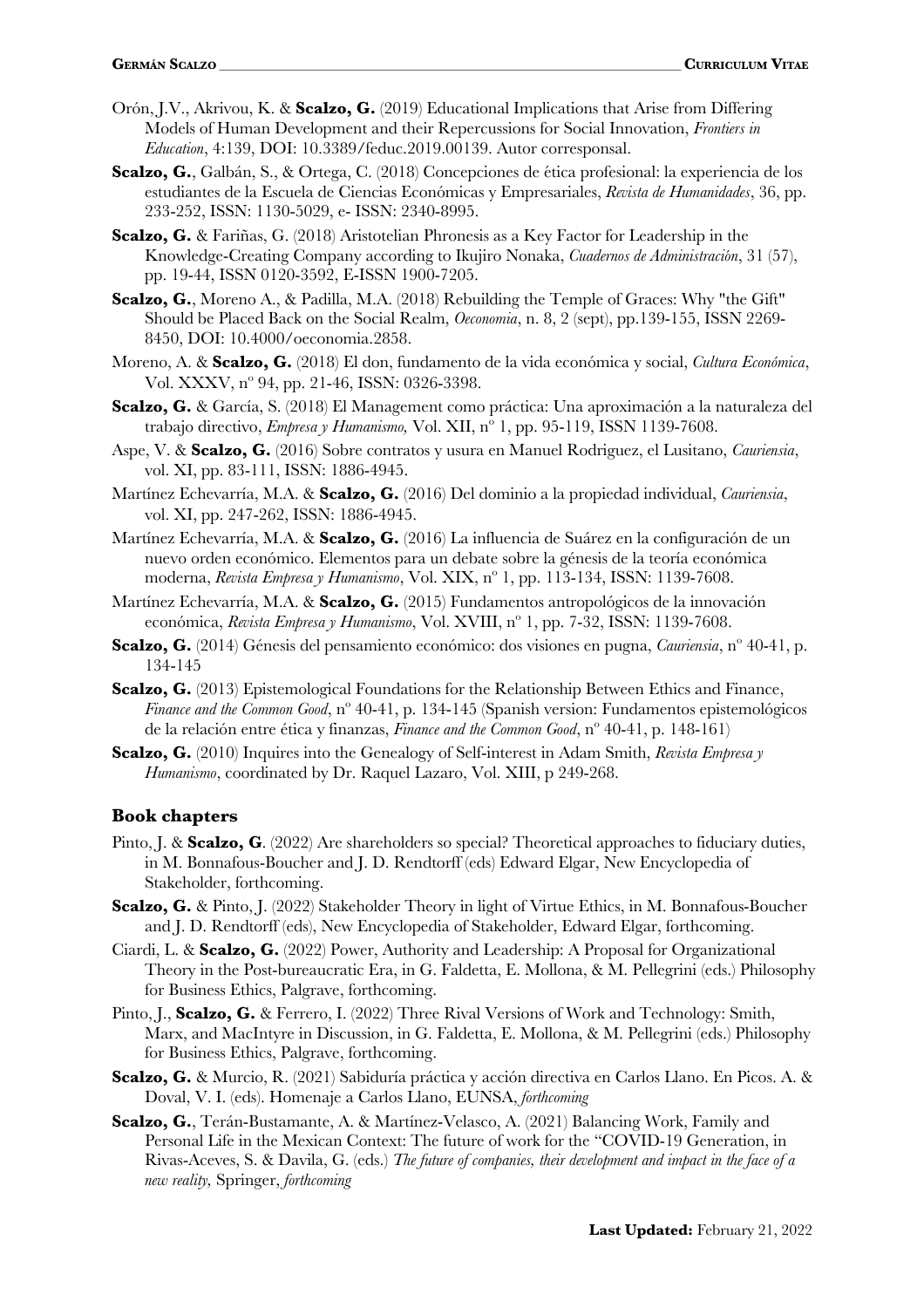- Akrivou, K., Fernandez, M., **Scalzo, G.** & Murcio, R. (2021) Educating for Interpersonal Growth: Towards a Renewed Ethical Management Education, in M. Fellenz, S: Hoidn & M. Braddy (Eds.) *The Future of Management Education,* Routledge, *forthcoming.*
- Murcio, R., **Scalzo, G.** & Pinto, J. (2021) Can AI Emulate Soft-Skills? The Future of Human Work in the Balance, in M. T. Lepeley (ed.) *Human Centered Organizational Culture,* Routledge's Human Centered Management Book Series, Routlegde, *forthcoming.*
- Pinto, J. , Ferrero, I. & **Scalzo, G.** (2021) Virtuous work and Organizational Culture: How Aristotelian Practical Wisdom Can Humanize Business, in M. T. Lepeley (ed.) *Human Centered Organizational Culture,* Routledge's Human Centered Management Book Series, Routledge*.*
- Koehn, D., Cruz Ortíz de Landázuri, M. & **Scalzo, G.** (2020) Practical Wisdom in Ancient Greek Thought, in Barry Schwartz, Caleb Bernacchio, César González-Cantón and Angus Robson (Eds.) *Handbook of Practical Wisdom in Business and Management, International Handbooks in Business Ethics*, Springer Nature, (2020), ISBN: 978-3-030-00140-7*.* DOI: https://doi.org/10.1007/978-3-030- 00140-7\_3-1.
- Akrivou, K., **Scalzo, G.** & Orón, J.V. (2020) The Moral Psychology of Practical Wisdom for Business and Management, in Barry Schwartz, Caleb Bernacchio, César González-Cantón and Angus Robson (Eds.) *Handbook of Practical Wisdom in Business and Management, International Handbooks in Business Ethic,* Springer Nature, ISBN: 978-3-030-00140-7.
- **Scalzo, G.** & Ramírez, H. (2020) Virtue Ethics: A Contribution to Family Firms, in Santiago García and Connie Atristain (Eds.) *Strategy, Power and CSR: Practices and Challenges in Organization Management,* Emerald Publishing, pp. 279-294 (2020), ISBN: 978-1-83867-974-3 (Print), 978-1- 83867-973-6 (Online), doi: 10.1108/978-1-83867-973-620201015.
- **Scalzo, G.** & Akrivou, K. (2020) Virtues, the Common Good and Business Legitimacy, in Jacob Dahl Rendtorff (ed.) Handbook of Business Legitimacy: Responsibility, Ethics and Society, Springer Nature, ISBN: 978-3-319-68845-9.
- Orón, J.V., Akrivou, K., & **Scalzo, G.** (2019) Autonomous Self and Inter-Processual Self: Two ways of explaining how people "see" and live relationships and the resulting dialogue between science and faith, en Billingsey, B.; Chappell, K., & M. Reiss (Eds.) Science and Religion in Education, Springer Verlag, Munich, 978-3-030-17233-6.
- **Scalzo, G.** (2019) Gift, Economics, and Society: Elements for an open debate, in Martin Schlag and Domènec Melé (eds.) A Catholic Spirituality for Business: The Logic of Gift, Catholic University of America Press, ISBN: 9780813231693.
- **Scalzo, G.** (2018) Virtue Ethics and the Common Good in Production and Manufacturing, in Alejo Sison, Ignacio Ferrero y Gregorio Guitian, Virtuous Business for the Common ́ Good, Routledge, pp. 82-98, ISBN: 9781138242562.
- **Scalzo, G.** & García, S. (2018) Cibernética y racionalidad: Hacia una visión personalista de la empresa, in Roberto Casales, Rubén Sánchez Muñoz y Josué Real Zarza (coords.) Sobre la Vitalidad del Personalismo. Nuevos retos y perspectivas, UPAEP, Puebla, pp. 413-421, ISBN: 978- 607-8093-93-9.
- Martínez Echevarría, M.A. & **Scalzo, G.** (2018) El sentido del trabajo en Max Weber, in Maria Aparecida Ferrari (ed.), in Prospettive sul lavoro, EDUSC, Pontificia Universitàdella Santa Croce, Roma, pp. 165- 184, ISBN: 978-88-8333-766-6.
- **Scalzo, G.** (2017) Vocabur Franciscus: La llamada universal a una conversión ecológica, in Junco, Ethel; Calabrese, Claudio and García Costa, Francisco (coords.) *Los humanismos y la cultura para la paz,* Ed. Texere, Zacatecas, p. 257-273.
- **Scalzo, G.** (2016) A genealogy of the Gift, in Jacob Dahl Rendtorff (ed.) Ethical Economy, Vol. 51: Perspectives on Philosophy of Management and Business Ethics, Springer Nature, pp. 31- 45, ISBN: 978-3-319-46972-0.
- Moreno, A. & **Scalzo, G.** (2016) Lógica del don, capital social y capitalismo. El caso de España. Siglos XIV-XIX, in Francisco Caspistegui (ed.) Homenaje al profesor Jesús Longares, EUNSA, Universidad de Navarra, pp. 83-117, ISBN 978-8431331566.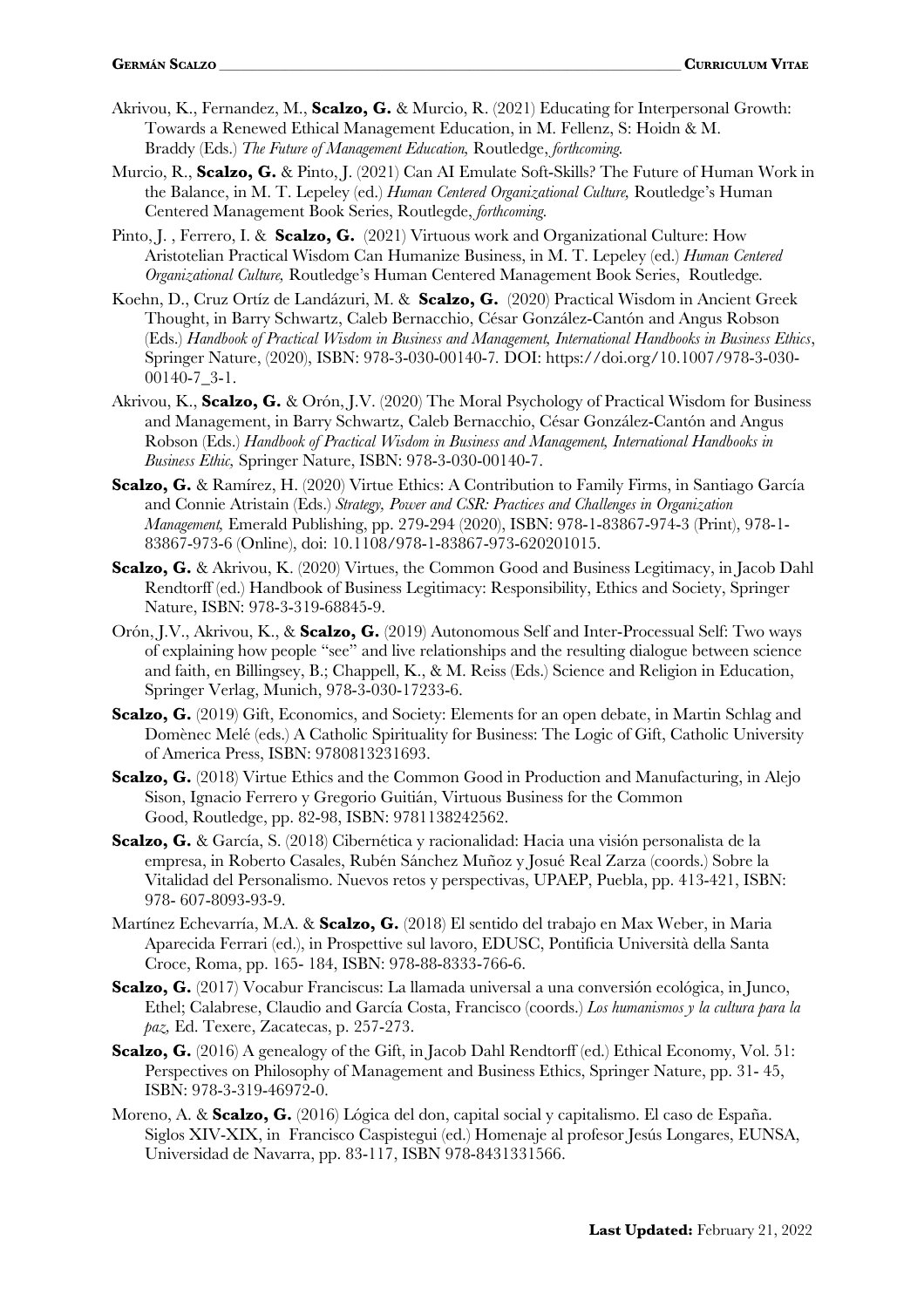**Scalzo, G.** & Alford, H. (2016) "Prudence as Part of a Worldview: Historical and conceptual dimensions," en Kleio Akrivou and Alejo Sison (eds.), The Challenges of Capitalism for Virtue Ethics and the Common Good. Interdisciplinary perspectives, Edward Elgar, Aldershot.

#### **Reviews**

- **Scalzo, G.** (2016) Fundamentos antropológicos de la dirección de empresas; Melé, Domènec and González Cantón, César (2015) EUNSA Astrolabio, Pamplona. In *Scripta Theologica,* Vol. 48, 2016, pp. 259-260*.*
- **Scalzo, G.** (2016) Cómo poner a dieta al caníbal. Ética para salir de la crisis económica; Schlag, Martin (2015) Rialp, Madrid. In *Revista Empresa y Humanismo*, Vol. XIX, nº 1, p. 213-215.
- **Scalzo, G.** (2016) Fundamentos antropológicos de la dirección de empresas; Melé, Domènec and González Cantón, César (2015) EUNSA Astrolabio, Pamplona. In *Scripta Theologica,* Vol. 48, 2016, pp. 259-260*.*
- **Scalzo, G.** (2016) Cómo poner a dieta al caníbal. Ética para salir de la crisis económica; Schlag, Martin (2015) Rialp, Madrid. In *Revista Empresa y Humanismo*, Vol. XIX, nº 1, p. 213-215.
- **Scalzo, G.** (2016) Happiness and Virtue. The Ultimate Value Proposition: Sison, Alejo (2015) Cambridge University Press, Cambridge. In *Revista Empresa y Humanismo*, Vol. XIX, nº 1, p. 217- 221.
- **Scalzo, G.** (2015) Happiness and Virtue. The Ultimate Value Proposition; Sison, Alejo (2015) Cambridge University Press, Cambridge. In *Anuario Filosófico,* Vol. 48, nº 3, p. 611-614.
- **Scalzo, G.** (2014) A Catechism for Business: Tough Ethical Questions and Insights from Catholic Teaching; Abela, Andrew y Capizzi, Joseph (2014), The Catholic University of America Press, Washington. In *Revista Empresa y Humanismo*, Vol. XVIII, nº 1, p. 163-165.
- **Scalzo, G.** (2014) Por una economía del bien común; Zamagni, Stefano (2013) Ciudad Nueva, Madrid. In *Aceprensa* nº 35/14, p. 2-3.
- **Scalzo, G.** (2014) Reflexiones para gobernar o dirigir correctamente la sociedad actual; Cubas Benavides, Manuel Fernando (2013), Ed. Universidad Católica Santo Toribio de Mogrovejo, Chiclayo. In *Nuevas Tendencias* nº 92, p. 77-80.
- **Scalzo, G.** (2013) La dirección de las organizaciones. Remando en un mar de dulce de leche; Sastre, Raquel (2011), Dunken, Buenos Aires, 2013. In *Nuevas Tendencias,* nº 91, p. 95-98.
- **Scalzo, G.** (2013) Filosofía de la Economía; Crespo, Ricardo (2012), EUNSA, Pamplona. In *Revista Empresa y Humanismo*, Vol. XVI, nº 2, p. 101-104
- **Scalzo, G.** (2013) Filosofía y Economía**;** Polo, Leonardo (2012), EUNSA, Pamplona. In *Revista Empresa y Humanismo* Vol. XVI, 2, p. 105-108 and *Journal of Polian Studies,* nº 1, p. 234-238.
- **Scalzo, G.** (2012) The Salamanca School, Major Conservative and Libertarian Thinkers; Acevedo Alves, André y Moreira, José Manuel (2010), Continuum, New York and London. In *Anuario Filosófico Universidad de Navarra*, Vol. 45, nº 2, p. 425-428.
- **Scalzo, G.** (2012) El nacimiento del capitalismo en Europa; González Enciso, Agustín (2012), Eunate, Madrid. In *Revista Empresa y Humanismo*, Vol. XV, nº 2, p. 171-174.
- **Scalzo, G.** (2011) The Theological Origins of Modernity; Gillespie, Michael Allen (2009), The University of Chicago Press, Chicago y Londres. In *Revista Empresa y Humanismo,* Vol. XIV, nº 2, p. 109-112.
- **Scalzo, G.** (2011) La corporación; Barry, Max (2010), Grupo Planeta, Barcelona. In *Nuevas Tendencias*, nº 84, p. 107-115.
- **Scalzo, G.** (2011) Antropología e investigación; Polaino, Aquilino (2010), Unión Editorial, Madrid. In *Revista Empresa y Humanismo,* Vol. XIV, nº 1, p. 125-127.
- **Scalzo, G.** (2011) ¿Qué es el dinero?; Ramos Arévalo, Javier María (2010), EUNSA Astrolabio, Pamplona. In *Nuevas Tendencias*, nº 81, p. 129-133*.*
- **Scalzo, G.** (2009) Ética Empresarial en el Núcleo de la Estrategia Corporativa; Debeljuh, Patricia (2009), Cengage Learning, Buenos Aires. In *Nuevas Tendencias*, nº 75, p. 95-102.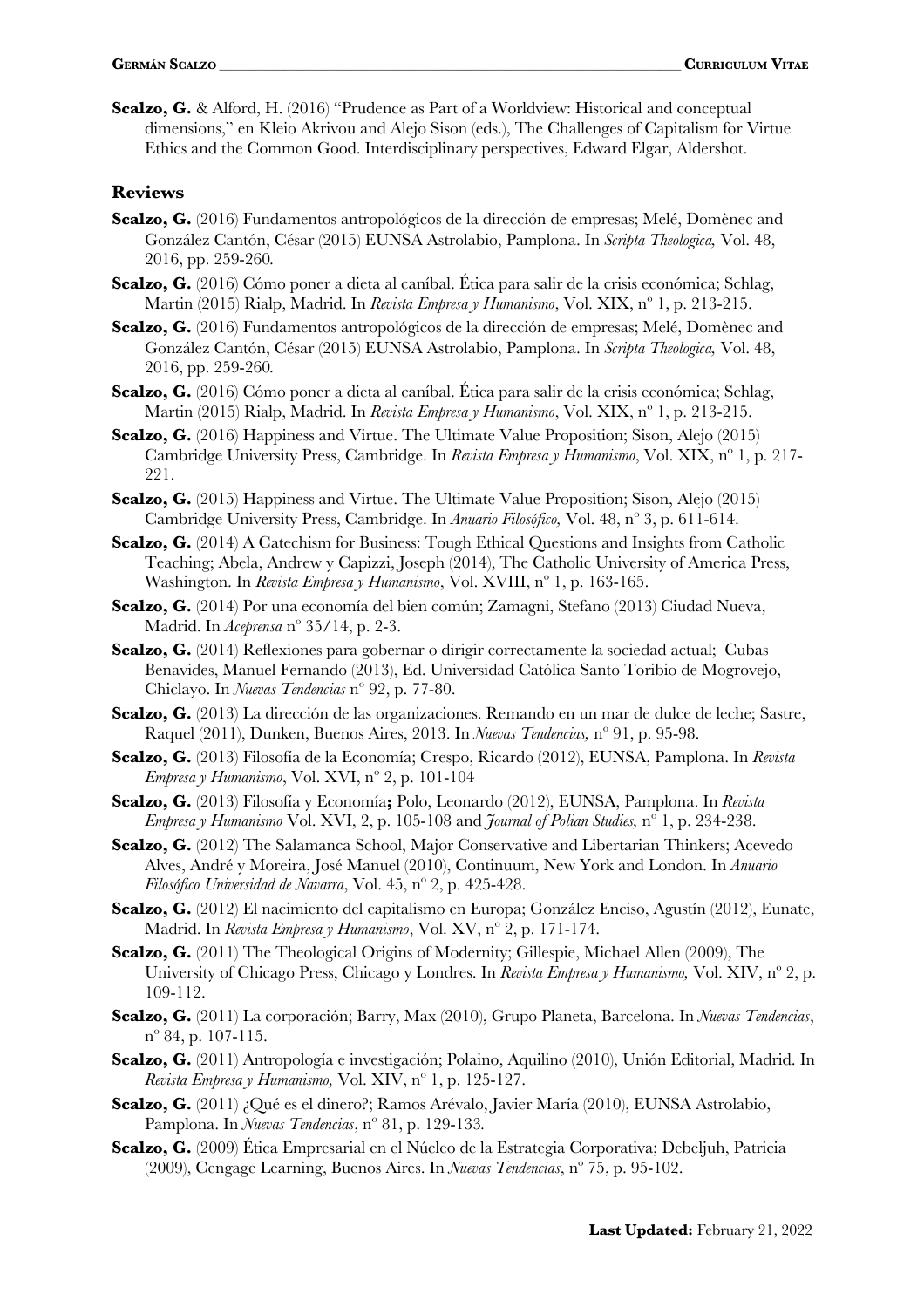- **Scalzo, G.** (2009) El precio de la gratuidad; Bruni, Luigino (2008), Editorial Ciudad Nueva, Madrid. In *Revista Empresa y Humanismo,* Vol. XII, nº 2, p. 229-235.
- **Scalzo, G.** (2008) Integridad. Un liderazgo diferente; Paladino, Marcelo; Delbosco, Paola; Debeljuh, Patricia (2007), Emecé IAE, Buenos Aires. In *Nuevas Tendencias*, nº 70, p. 174-180.

#### **Others**

- **Scalzo, G.** (2016) La irrelevancia de la ética, *Revista Istmo,* nº 342, IPADE*.*
- **Scalzo, G.** (2015) Técnica y bioética. Reflexiones en torno a *Caritas in Veritate, Bioética: Un desafío del tercer milenio, Fundación Fraternitas - Universidad Católica de la Plata, nº 12, pp. 85-99*
- **Scalzo, G.** (2015) Adaptación al cambio y competitividad, *Visión UP*, nº 6.
- **Scalzo, G.** (2015) Hacer negocios, haciendo empresa, *Visión UP*, nº 5.
- **Scalzo, G.** (2015) Discurso de Germán Scalzo en Homenaje a Miguel Alfonso Martínez Echevarría: Pamplona, April 24, 2015.
- **Scalzo, G.** (2013) Discurso de Germán Scalzo en la entrega del Premio Robin Cosgrove de "Ética en las Finanzas": Ginebra, 14 de noviembre de 2013, *Nuevas Tendencias*, nº 91, p. 33-36.
- **Scalzo, G.** (2013) Homenaje a Leonardo Polo, *Nuevas Tendencias*, nº 89, p. 100-104.
- **Scalzo, G.** (2012) Homenaje a Elinor Ostrom, *Nuevas Tendencias*, nº 87, p. 46-49*.*
- **Scalzo, G.** (2011) Aristóteles y el pensamiento económico, *Nuevas Tendencias*, nº 83, p. 138-144.
- **Scalzo, G.** (2011) Formación humanista en la empresa, *Nuevas Tendencias*, nº 82, p. 46-54.
- **Scalzo, G.** (2011) Estudios en torno a la Caritas in Veritate, *Nuevas Tendencias*, nº 81, p. 97-104.
- **Scalzo, G.** (2010) Negocios inclusivos, Una esperanza para el desarrollo humano, *Nuevas Tendencias*, nº 77, p. 53-65.
- **Scalzo, G.** (2009) Antropologías subyacentes a algunas concepciones de finanzas y prosperidad, *Nuevas Tendencias*, nº 73, p. 55-66.
- **Scalzo, G.** (2009)El dinero entre la confianza y la violencia: Aristóteles vs. Kiyosaki, *Nuevas Tendencias*, nº 76, p. 39-76.
- **Scalzo, G.** (2009) Responsabilidad Social Empresarial: un enfoque convergente, *Nuevas Tendencias*, nº 74, p. 105-116.
- **Scalzo, G.** (2008) La Responsabilidad Social Empresarial. Expresión de una Nueva Sensibilidad Vital, *Bioética. Un desafío del tercer milenio, Fundación Fraternitas, nº 9, p.*
- **Scalzo, G.** (2007)Aproximación a la RSE*, Nuevas Tendencias*, nº 69, p. 86-95.
- **Scalzo, G.** (2007) Propiedad intelectual ¿right... or left?, *Nuevas Tendencias*, nº 67, p. 69-79.
- **Scalzo, G.** (2007) Unidad, el triunfo del espíritu, *Nuevas Tendencias*, nº 66, p. 46-50.

#### **RESEARCH GROUPS and PROJECTS**\_\_\_\_\_\_\_\_\_\_\_\_\_\_\_\_\_\_\_\_\_\_\_\_\_\_\_\_\_\_\_\_\_\_\_\_\_

#### **Gift, Work, and Family (2018-present)**

*Director: Germán Scalzo Fondo de Fomento a la Investigación UP*

#### **Virtue Ethics Research Group (2016- present)**

*Director: Alejo Sison https://www.unav.edu/en/web/virtue-ethics-in-business/who-we-are/members*

#### **Bases antropológicas de 'dominio, 'uso' y 'propiedad'. Proyecciones de la Escuela Salmantina de los siglos XVI- XVII (2014-2016)**

*Director: Idoya Zorroza Huarte http://www.unav.es/pensamientoclasico/lineasdeinvestigacion.html#Justicia*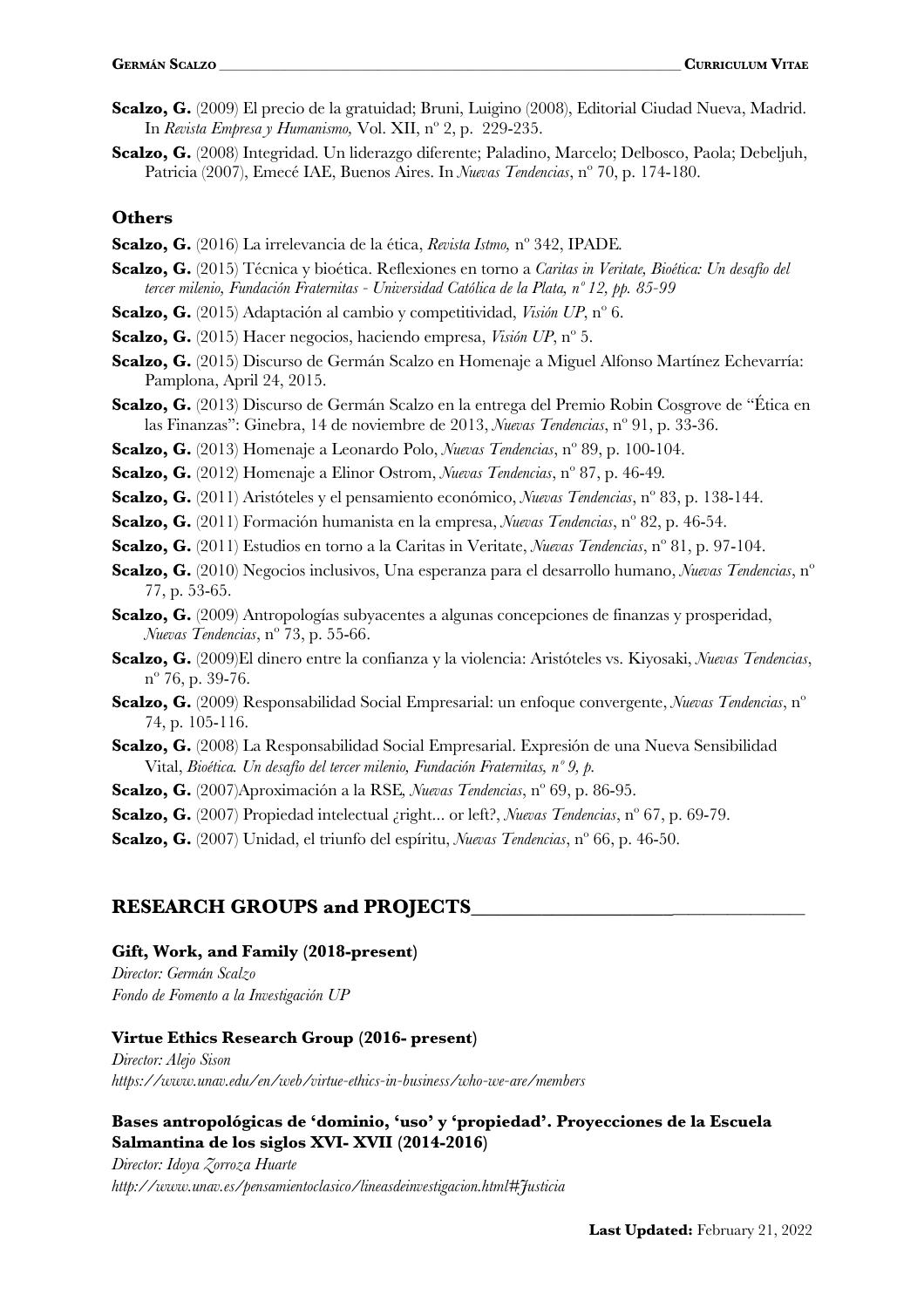#### **Intencionalidad, racionalidad y acción en la teoría económica (2012-2014)**

*Director: Félix Fernando Muñoz Instituto de Investigaciones Económicas y Sociales Francisco de Vitoria*

#### **Research Group on Political Economy and Philosophy, UNAV (2008-2013)**

*Director: Miguel Alfonso Martínez Echevarría http:* www.unav.edu/centro/gifye

## **CONFERENCES and SEMINARS**\_\_\_\_\_\_\_\_\_\_\_\_\_\_\_\_\_\_\_\_\_\_\_\_\_\_\_\_\_\_\_\_\_\_\_\_\_\_

**Congreso Mundial virtual "Ideas centrales de la filosofía de Leonardo Polo"**

Instituto de estudios filosóficos Leonardo Polo (November, 2-5, 2021)

#### **The 28th International Vincentian Business Ethics Conference: "Economic Justice and the Common Good"**

Institute for Business & Professional Ethics at DePaul University, Chicago, USA (October, 21-23, 2021). Presentation: How much (more) is fair to pay? Virtue Ethics on Minimum Wages.

#### **The 21st IESE International Symposium on Ethics, Business and Society: "The Future of Work. Promoting Dignity and Human Flourishing"**

IESE Business School, Barcelona, Spain (July, 12-13, 2021).

Presentation: "After MacIntyre. Towards a Personalist Virtue Ethics Approach to Business and Leadership"

#### **Global Business Ethics Teaching Workshop**

The Hoffman Center for Business Ethics, Bentley University (May 19-21, 2020)

#### **AOM Specialized Conference: Advancing Management Research in Latin America**

IPADE, Mexico City (April 15-17, 2020) Presentation: "Managerial Action and Practical Wisdom in Carlos Llano" (with Ricardo Murcio and Santiago García)

Panel: Work-family balance: Realities and Perspectives for Latin America (with Patricia Debeljuh, Kleio Akrivou, Sandra Idrovo, Alejandra Moreno)

#### **The 26th International Vincentian Business Ethics Conference (IVBEC) – "Ethics and Capitalism"**

Dublin City University, Ireland (October 24-26, 2019) Presentation: "Revisiting the Self-interest Paradigm as the cornerstone for capitalism in the light of a personalist virtue ethics proposal" (with Kleio Akrivou)

#### **Annual Conference of the Society for Business Ethics**

Boston, USA (August 9-11, 2019) Presentation: "An ethnographic study of culture in a post-acquisition institutional context in the U.K.: MacIntyrean practice struggling for survival" (with Oluyemisi Bolade-Ogunfodun and Kleio Akrivou)

#### **2019 Research Management Learning and Education (RMLE) UNconference**

University of Dubrovnik, Dubrovnik, Croatia (July 1-2, 2019)

Presentation: "Management education implications that arise from differing models of human development and self-theories as basis for management practice and their understanding of cognition. Revisiting Ghosal (with Kleio Akrivou)

#### **EURAM 2019, European Academy of Management, Exploring the Future of Management: Facts, Fashion and Fado**

Lisbon, Portugal (June 26-28, 2019)

Presentation: "Inter-processual integrity: A theoretical proposition of human agency that enables practical wisdom in the governance and management of business organizations" (with Kleio Akrivou)

#### **II Jornada de Actualización, Institute for Business and Humanism**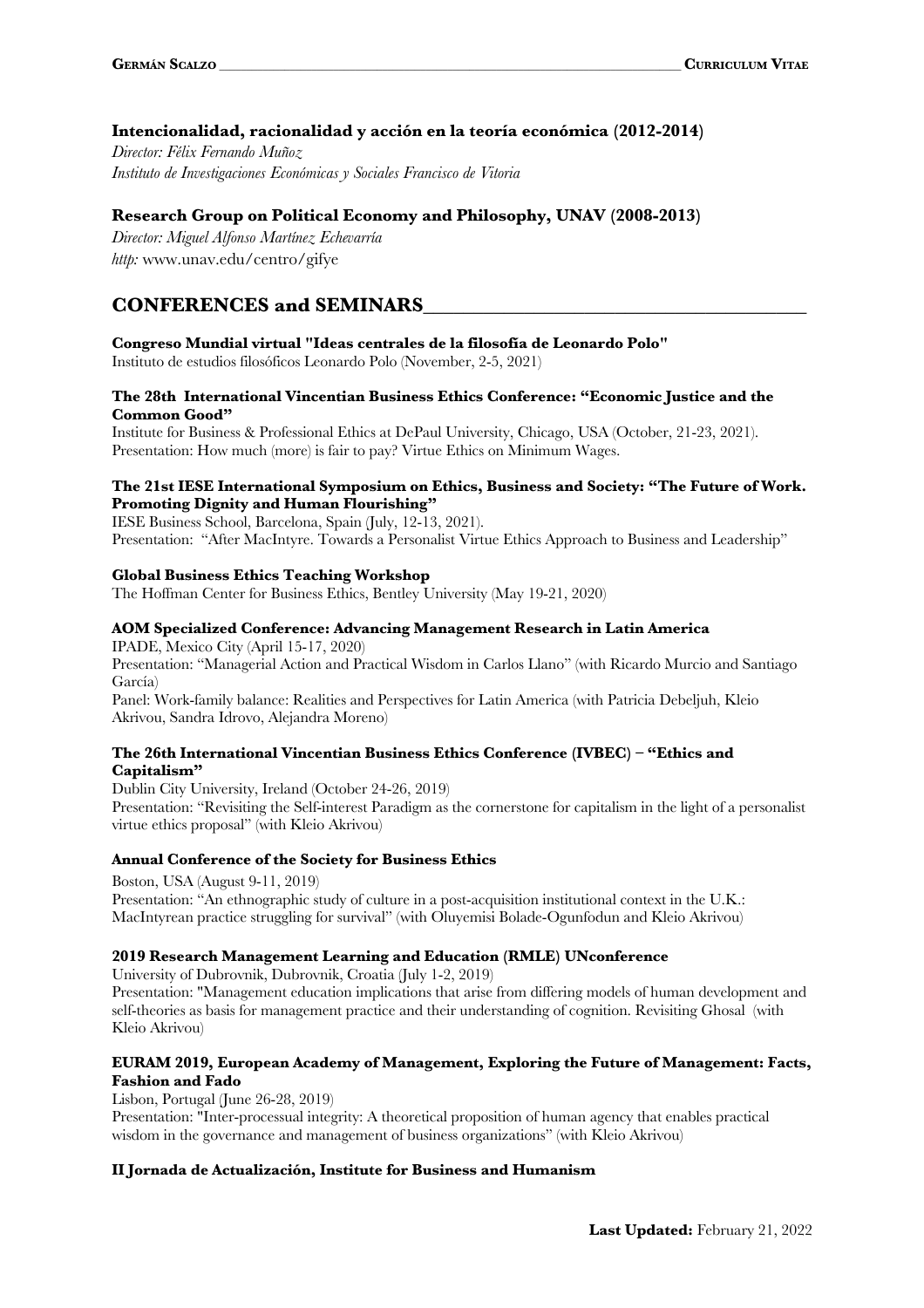#### Pamplona, Spain (October 24-26, 2018)

Presentation: "Innovación, cultura y economía: Notas sobre el desarrollo humano" (with Miguel Alfonso Martínez-Echevarría)

#### **XXIV Bibliographic Seminar, AEDOS**

Madrid, Spain (October 23, 2018) Presentation: "Racionalidad Económica: Fundamentos, Evolución y Sentido"

#### **International Network in Ethics and Education, University of Peloponnesse**

Corinth, Greece (October 17-18, 2018) Presentation: "Τhe Inter-Processual Self": A new interdisciplinary theory of Human Agency and Human Development: Ethical dimensions and virtues of educational leadership"

#### **Annual Conference of the Society for Business Ethics**

Chicago, USA (August 10-12, 2018) Presentation: "Carlos Llano on Practical Wisdom," in Practical Wisdom in Business and Management

#### **X International Conference on Catholic Social Thought & Business Education & VI Colloquium on Christian Humanism in Business & Society**

Minneapolis, USA (June 21-23, 2018) Presentation: "A Virtue Ethics Approach to Production" (with Miguel Alfonso Martínez-Echevarría)

#### **Family Enterprise Research Conference (FERC)**

Guadalajara, Mexico (June 8-10, 2018) Presentation: "Exploring Virtue Ethics' Contribution to Family Firms" (with Héctor Ramirez)

#### **Workshop on "Teaching Professional Ethics through Experiential Learning", Georgetown**

University's McDonough School of Business, Washington, USA (June 1-3, 2018)

#### **XXVI Congreso Internacional de EBEN (European Business Ethics Network)**

Malaga, Spain (May 31, 2018) Presentation: "Anthropology of Economics: Towards a Virtue Ethics Approach to Production" (with Miguel Alfonso Martínez-Echevarría)

#### **IV Congreso Iberoamericano de Personalismo: "Personalismo, justicia y ciudadanía"**

Puebla, Mexico (August 28-30, 2017) Presentation: "Cibernética y racionalidad: Hacia una visión personalista de la empresa" (with Santiago García)

#### **Academy of Management Annual Conference: "At the Interface"**

Atlanta, USA (August 4-8, 2017) Presentation: "Virtue Ethics in Business: Bridging the Interfaces Between Research, Teaching and Practice" (Profesional Development Workshop with A. Sison, D. Moosmayer, D. Koehn, M. Hühn, I. Ferrero, J. Pinto, C. Rodriguez-Lluesma, R. Roque, M. Alzola and A. Hennig)

#### **Interdisciplinary Research Week "Del Cerebro al Yo"**

Universidad Austral. Buenos Aires, Argentina (July 1-4, 2017)

#### **Interdisciplinary Conference "Building Bridges in a Complex World"**

Chania, Crete, Greece (July 6-8, 2017) Presentation: Inter-processual integrity: A theoretical proposition of human integrity that enables governance with the capacity for "building bridges" via sustainable human relations on the basis of trust (with Kleio Akrivou)

#### **VII Congreso Internacional sobre Educación Digital y Gestión del Talento Humano CIFCOM2017**

Orlando, USA (May 16-18, 2017)

Presentation: ¿Entretenimiento masivo o aprendizaje significativo a distancia? El uso de las series de televisión como herramientas docentes para la enseñanza de la ética profesional en un curso masivo abierto a distancia (MOOC) (with María Teresa Nicolás and Armando Alemán)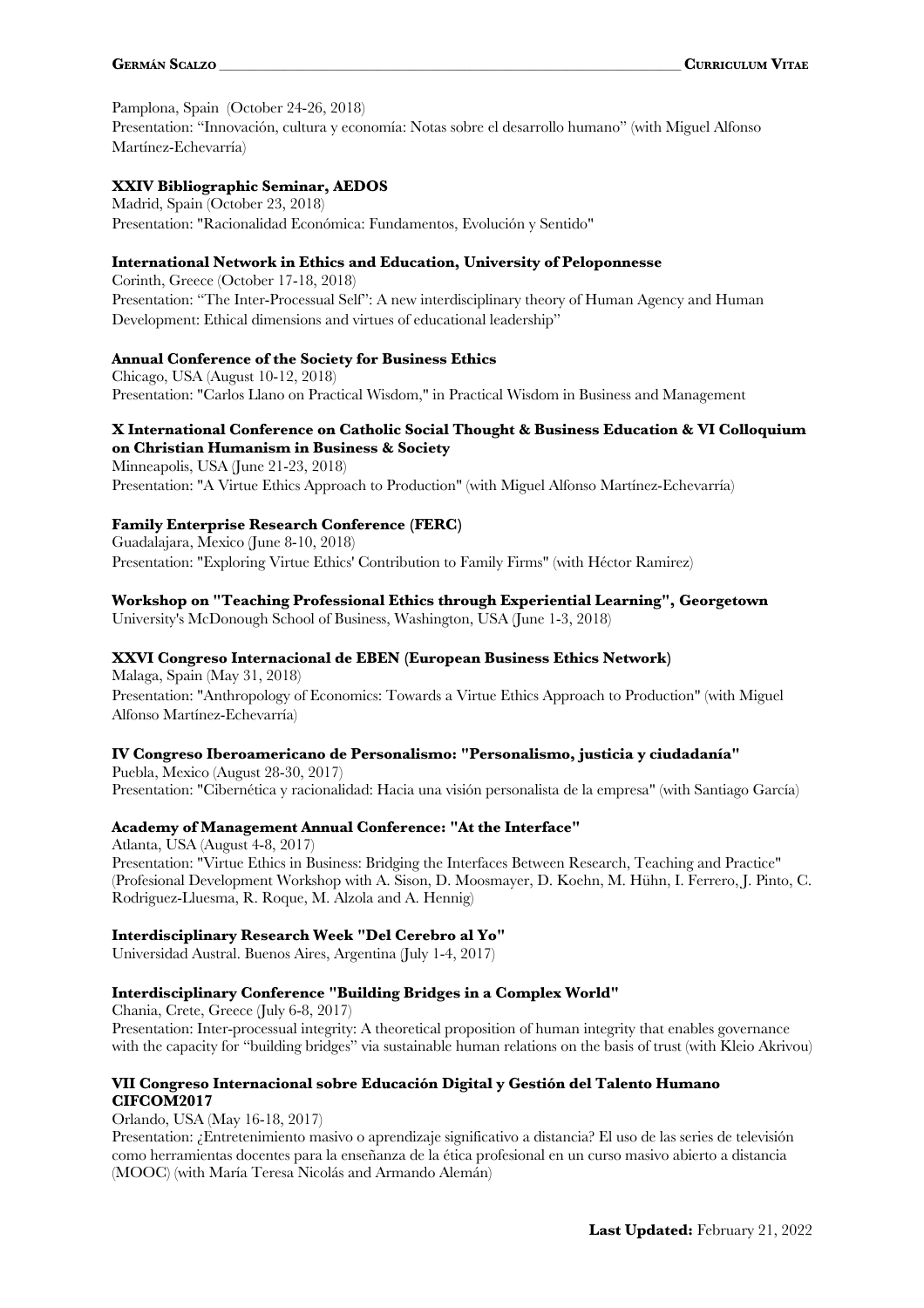#### **Thematic Doctoral Consortium: "Enterprise Before and Beyond Benefit: A Transdisciplinary Research Agenda for Prosocial Organizing"**

Ivey Business School, London, Canada (April 8-9, 2017) Presentation: "The Logic of Gift: an Empirical Test"

#### **V International Colloquium on Christian humanism in Economic and Business: "Christian Humanism Challenged by Poverty, Inequality and Injustice"**

Konrad Adenauer Stiftung, Berlin (October 24-26, 2016)

Conference: "Insights from Catholic Social Teaching on ecology and its relationship with economic and human development"

#### **VI World Congress of the International Society of Business, Economics, and Ethics (ISBEE):** *Ethics, Innovation, and Well-Being in Business and the Economy*

Shanghai Academy of Social Sciences, Shanghai, China (July 13-16, 2016)

Conference: "The logic of gift and social capital in the early development of financial institutions in Spain" Panel: "Business Ethics in Latin America"

#### **II Congreso de Ética Profesional y Responsabilidad Social Universitaria**

UNAM, Mexico (May 11-13, 2016) Conference: "Concepciones de ética profesional: la experiencia de los estudiantes de la Escuela de Ciencias Económicas y Empresariales"

#### **V ESHET Latin-American Conference on the History of Economic Thought**

Universidad Adolfo Ibañez, Santiago, Chile (November 25-27, 2015) Conference: "Suarez and Modern Economic Theory"

#### **XII ALENE Latin-American Conference: Ethics, Innovation and Wellbeing in Latin America**

Universidad de los Andes, Santiago, Chile (November 22-23, 2015) Working Paper: Anthropological foundation of innovation and Nonaka on Practical Wisdom (With Guillermo Fariñas)

#### **IFERA Regional Forum**

IPADE Business School, Mexico City, Mexico (November 10-13, 2015) Working Paper: "Applying Nonaka´s model on Family business succession" (with María Galarza Heras)

#### **International Conference: Prudent Business: Practical Wisdom for Managers**

Humanistic Management Network and Weltethos Institut, Tüebingen, Germany (October 8-9, 2015) Conference: "Nonaka on Practical Wisdom"

### **EBEN Research Conf. 2015: Philosophical Foundations of Business Ethics**

Copenhagen Business School, Copenhagen, Denmark (October 1-3, 2015) Conference: "Gift, Economics and Society"

#### **International Workshop: Vigencia intelectual del siglo de oro. De la teología al hecho económico** Universidad Francisco de Vitoria, Madrid, Spain (June 19, 2015)

Conference: "Moral economics in Manuel Rodriguez"

#### **IV International Colloquium on Christian humanism in Economic and Business**

IESE Business School, Barcelona, Spain (April 2021, 2015) Seminar: "Gift, Economics and Society. Elements for an open debate"

## **WORK EXPERIENCE**\_\_\_\_\_\_\_\_\_\_\_\_\_\_\_\_\_\_\_\_\_\_\_\_\_\_\_\_\_\_\_\_\_\_\_\_\_\_\_\_\_\_\_\_\_\_\_\_

### **MOVERSE - Nonprofit Association (**Rosario, Argentina) 2008

Founding Member and Executive Director www.moverse.org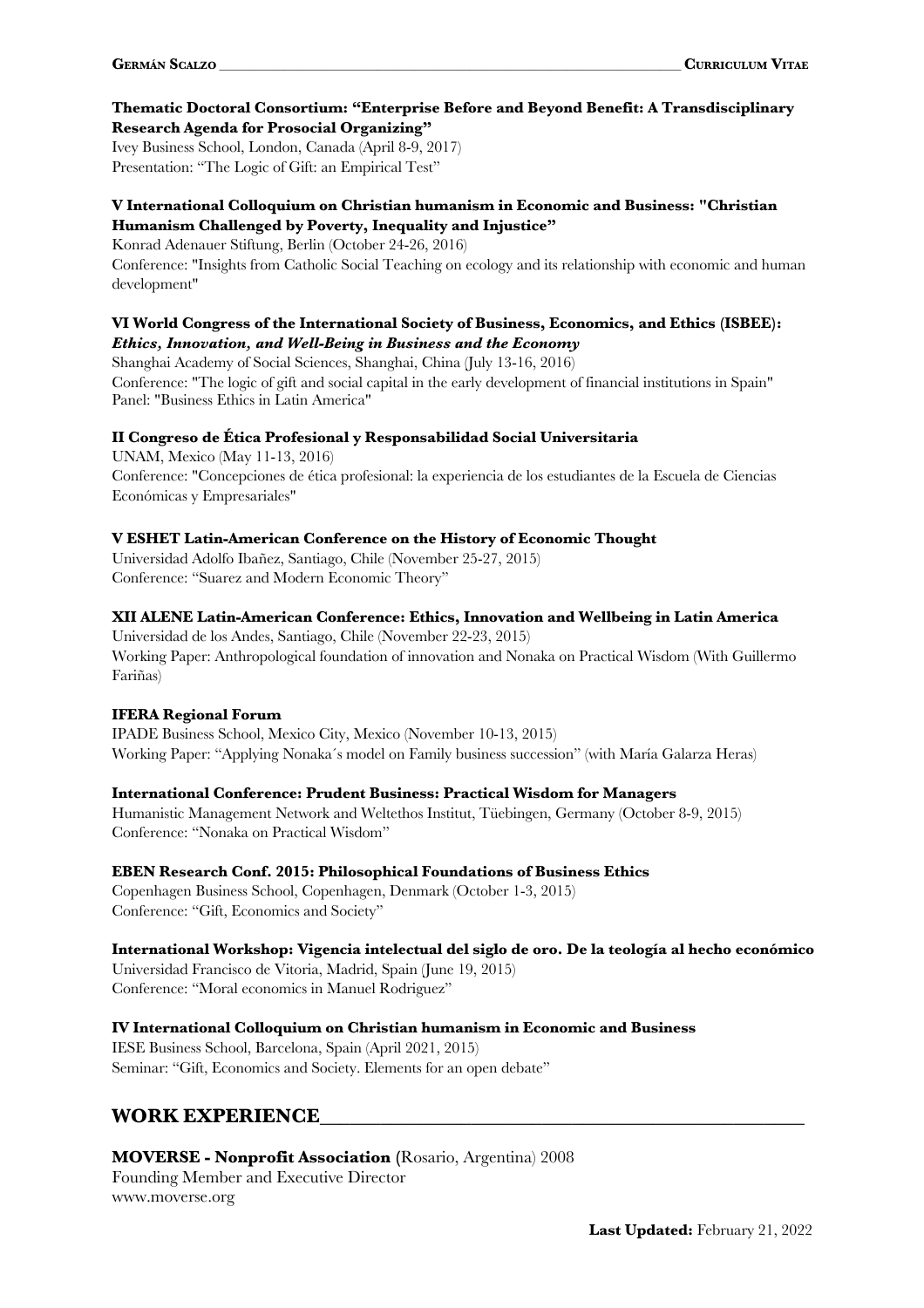#### **THE ALTERNA GROUP S.A. - OPENWARE (**Rosario, Argentina) 2005-2008

Manager of Human Capital Development (Human Resources and Corporate Social Responsibility) Now Globant S.A. (www.globant.com)

#### **JOHNSON AND JOHNSON (**Buenos Aires, Argentina) 2002-2004

Responsible for Business Development in Retail (www.jnjarg.com)

#### **INTERNSHIPS (**3-9 months duration)

- *• Universidad de Navarra, Institute for the Family, Pamplona, Spain (2009-2010)*
- *• Universidad de Navarra, I.T. Department, Pamplona (2007)*
- *• La Segunda, Human Resources Department, Rosario, Argentina (2001)*
- *• Dana Argentina, Human Resources Department, Rosario (1999)*
- *• Empresa Provincial de la Energía (EPE), Administrative Department, Pérez, Argentina (1998)*
- *• Sociedad Italiana Hispano Argentina de Socorros Mutuos, Administrative Department, Pérez (1998)*

## **HONORS** \_\_\_\_\_\_\_\_\_\_\_\_\_\_\_\_\_\_\_\_\_\_\_\_\_\_\_\_\_\_\_\_\_\_\_\_\_\_\_\_\_\_\_\_\_\_\_\_\_\_\_\_\_\_\_\_\_\_\_

#### **Awards**

- *•* Universidad Panamericana: *First Prize in XI Foro Universitas "Verdad, Fe y Cultura"* (2019)
- *•* Universidad Panamericana: *Honorific Mention in X Foro Universitas "La Universidad en México y México en la Universidad"* (2018)
- Observatoire de la Finance (International Finance Observatory): "Ethics and Trust in Finance" Award: First Prize ex aequo Iberoamerican Edition, Geneva (http://www.robincosgroveprize.org) (2013)
- *•* Junior Chamber International Argentina: *"T.O.Y.P. Santa Fe 2004" (Ten Outstanding Young People of Santa Fe) in Personal achievements and self-improvement* (2004)

#### **Distinctions**

- *•* CONACYT: Member of the National Research System, Mexico (Level 1, 2019-Present)
- *•* CONACYT: Member of the National Research System, Mexico (Candidate, 2016-2018)
- *• Highest Distinction (Summa Cum Laude) in PhD dissertation: "The Origins of Modern Economic Rationality" (2012)*
- *• Highest Distinction in Master's degree dissertation: "Génesis del concepto de Interés Propio" (2007)*
- *• Highest Distinction on Final Research Project: "Enriquecimiento del Trabajo. Una visión antropológica" (2003)*

#### **Scholarships and Funding**

- *•* Research Grant: "Fondo de Fomento a la Investigación 2021", Universidad Panamericana
- *•* Research Grant: "Fondo de Fomento a la Investigación 2020", Universidad Panamericana
- *•* Invited Participant for the Global Business Ethics Teaching Workshop; The Hoffman Center for Business Ethics, Bentley University (May, 2020).
- *•* Research Grant: "Fondo de Fomento a la Investigación 2019", Universidad Panamericana
- *•* Short Research Stay, Instituto Cultura y Sociedad, UNAV, Fundación Carolina (2018).
- *•* Research Grant: "Fondo de Fomento a la Investigación 2018", Universidad Panamericana.
- Invited Participant for the Workshop on "Teaching Professional Ethics through Experiential Learning", Georgetown University's McDonough School of Business, Washington, USA (June, 2018).
- Invited Participant for the 6th Summer Institute on History of Political Economy, Duke University, USA, (June, 2015).